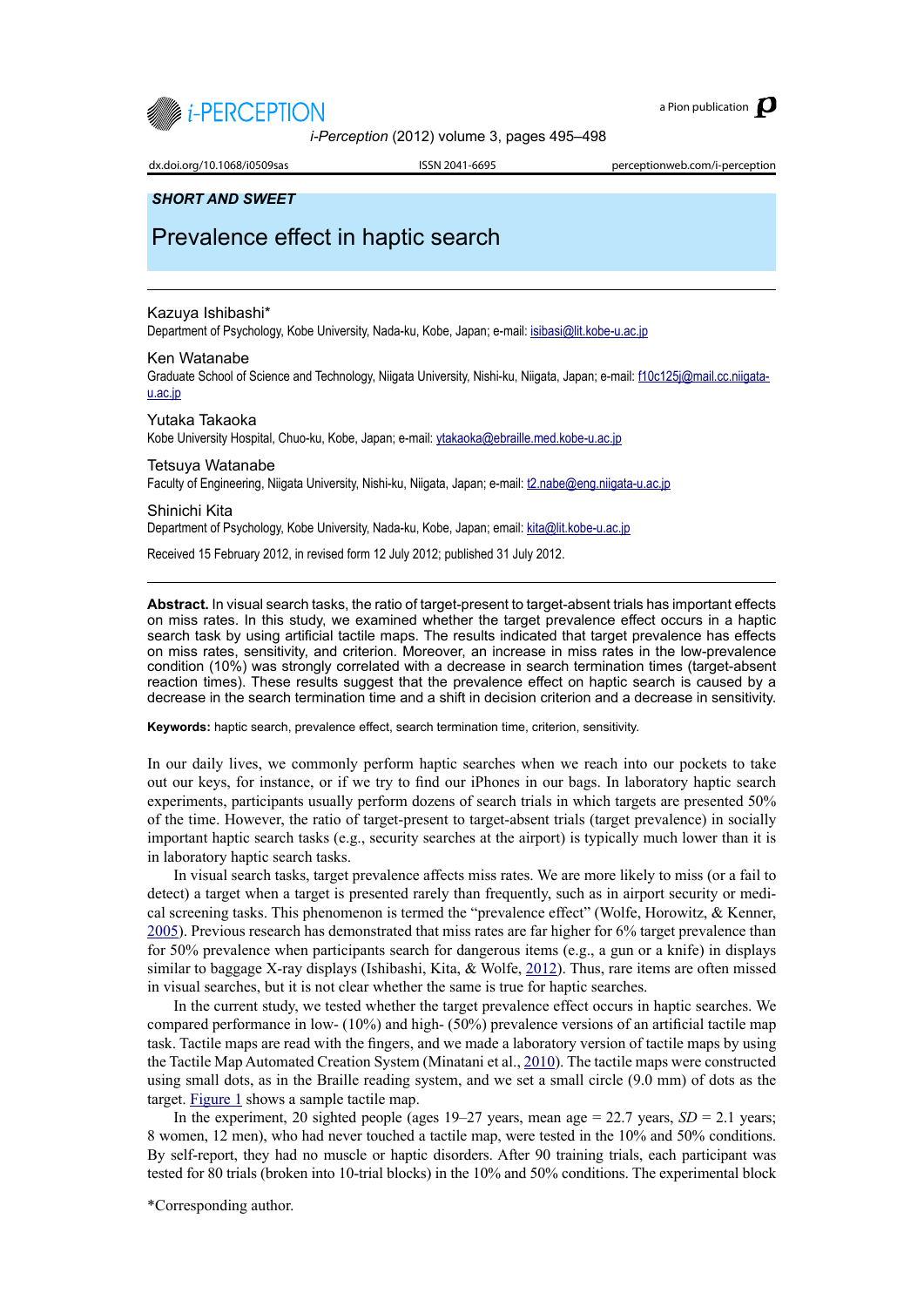<span id="page-1-0"></span>

**Figure 1.** An example of an artificial tactile map used in this experiment. The roads were constructed with 1.5 and 1.7 mm dots, as in the Braille reading system. The target was the small circle of dots (9.0 mm).

order was counterbalanced across participants. Participants wore blinders, and for each trial, they clicked the left mouse button to indicate target presence and another button if they felt there was no target. They searched for the target using only the index finger of their dominant arm. They were allowed to slide their finger freely across the map. They received accurate feedback after each trial. Three and 39 trials were removed for below 1 and over 100s, respectively. Thirty of 39 removed trials for over 100 s were committee by three participants, and outliers of the three participants exceeded 5% of their trials, so we removed their data for analysis.

[Figure 2](#page-2-0) shows the results for this experiment. The miss rate in the 50% prevalence condition was 12% whereas the miss rate in the 10% prevalence condition was 22%. It indicated that miss rates increased as prevalence decreased  $[t(16) = 2.95, p = .01]$ . False alarm rates, RT for target-present trials, and RT for target-absent trials did not show significant differences between 10% and 50% prevalence conditions  $[t(16) = 1.66, p = .12$  for false alarm rates;  $t(16) = 0.42, p = .68$  for RT for target-present trials;  $t(16) = 0.05$ ,  $p = .96$  for RT for target-absent trials]. Sensitivity (*d*') decreased as target prevalence decreased  $\lceil t(16) = 2.53$ ,  $p = .02$ . Criterion (*C*) increased as target prevalence decreased  $\lceil t(16) = 4.74$ ,  $p < .01$ . These results suggest that the prevalence effect in haptic search was partly due to a decrease in sensitivity and to a shift in a decision criterion related to search termination.

A previous study suggests that target prevalence influences two parameters (Wolfe & Van Wert, [2010\)](#page-3-3): the decision criterion governing the series of perceptual decisions about each attended item, and the quitting threshold that governs search termination times. Wolfe and Van Wert suggest that both of these parameters influence miss rates. To test whether or not search termination time influences miss rates, we calculated the change in miss rate (miss rate in 10% − miss rate in 50%), search termination time (search termination times in 10% − search termination times in 50%). The panel in [Figure 2](#page-2-0)d shows the correlation between miss rates and search termination times (RT for correct rejection trials). The increase in miss rates in the 10% condition was strongly correlated with the decrease in search termination times  $(r = -.51, p = .038)$ . This result suggests that the prevalence effect on haptic search was partly caused by a change in the quitting threshold.

In this study, we found the prevalence effect for a haptic search task. Prevalence effect in haptic search has some similarities to target frequency effect in the vigilance literature (e.g., Baddeley  $\&$ Colquhoun, [1969\)](#page-2-1). If the increase in target misses in the low-prevalence block is mainly caused by failures of vigilance, we would expect that participants are more likely to miss a target as time goes on. To examine the vigilance effect on miss rate, we did further analysis about the miss rate. We conducted 2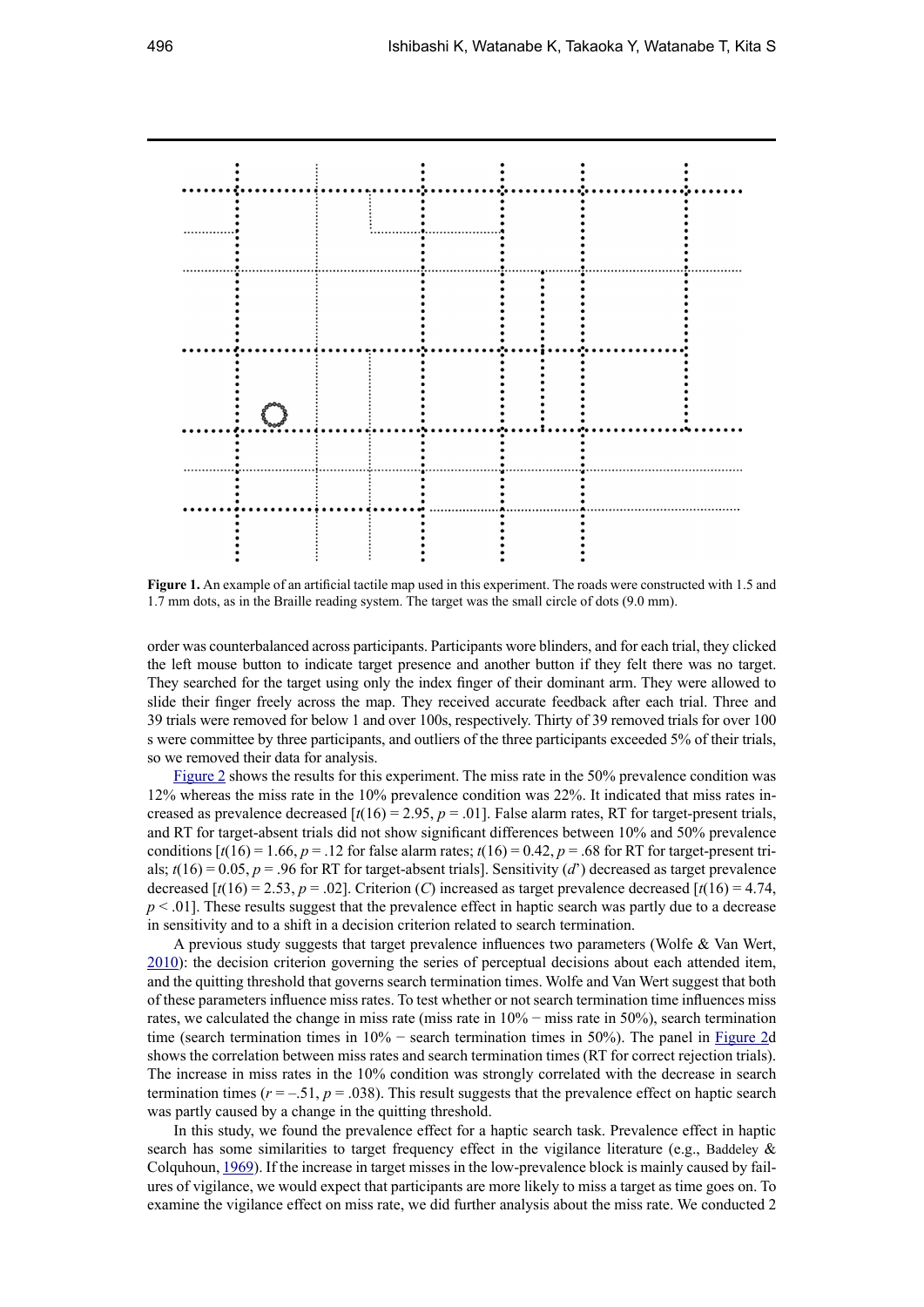<span id="page-2-0"></span>

**Figure 2.** (a) Error rates, (b) Reaction times, (c) Sensitivity and Criterion. Error bars represent  $\pm 1$  *SEM*. (d) Correlation between miss rate and search termination times.

(target prevalence:  $10\%$  and  $50\%) \times 2$  (time sequence: the first 40 trials and the second 40 trials) ANOVA. We found a significant main effect on target prevalence  $[F(1, 16) = 9.13, p = .01]$ . However, the main effect of time sequence on miss rates was not statistically significant  $[F(1, 16) = 1.28, p = .27]$ , nor was the target prevalence  $\times$  time sequence interaction [ $F(1, 16) = 0.40$ ,  $p = .54$ ]. These results suggest that the prevalence effect in haptic search was not mainly caused by failures of vigilance.

Although there are many differences between visual and haptic searches (e.g., search termination time, serial/parallel search), the fact that the prevalence effect occurs for both types of search suggests that people use the same search termination strategy for haptic and visual searches. Fleck and Mitroff [\(2007](#page-3-4)) suggest that the prevalence effect in visual search can be eliminated by allowing participants to correct their responses. Another study reports that the prevalence effect in visual search disappears when there are more than two response alternatives (Rich et al., [2008\)](#page-3-5). If we use the same search termination strategy for haptic and visual searches, we would expect to eliminate the prevalence effect in haptic search by correcting participants' response and/or providing response alternatives.

**Acknowledgments.** This research was supported by grants from the Japan Society for the Promotion of Science (22300091) and Strategic Information and Communications R&D Promotion Programme (101707012). The authors thank Hiromi Mizuta and Satoshi Watanabe for their help in conducting the experiments and Takemasa Yokoyama for his valuable comments on an earlier draft.

## **References**

<span id="page-2-1"></span>Baddeley, A. D., & Colquhoun, W. P. (1969). Signal probability and vigilance: a reappraisal of the 'signal-rate' effect. *British Journal of Psychology, 60*, 169–178. [doi:10.1111/j.2044-8295.1969.tb01189.x](http://dx.doi.org/10.1111/j.2044-8295.1969.tb01189.x).